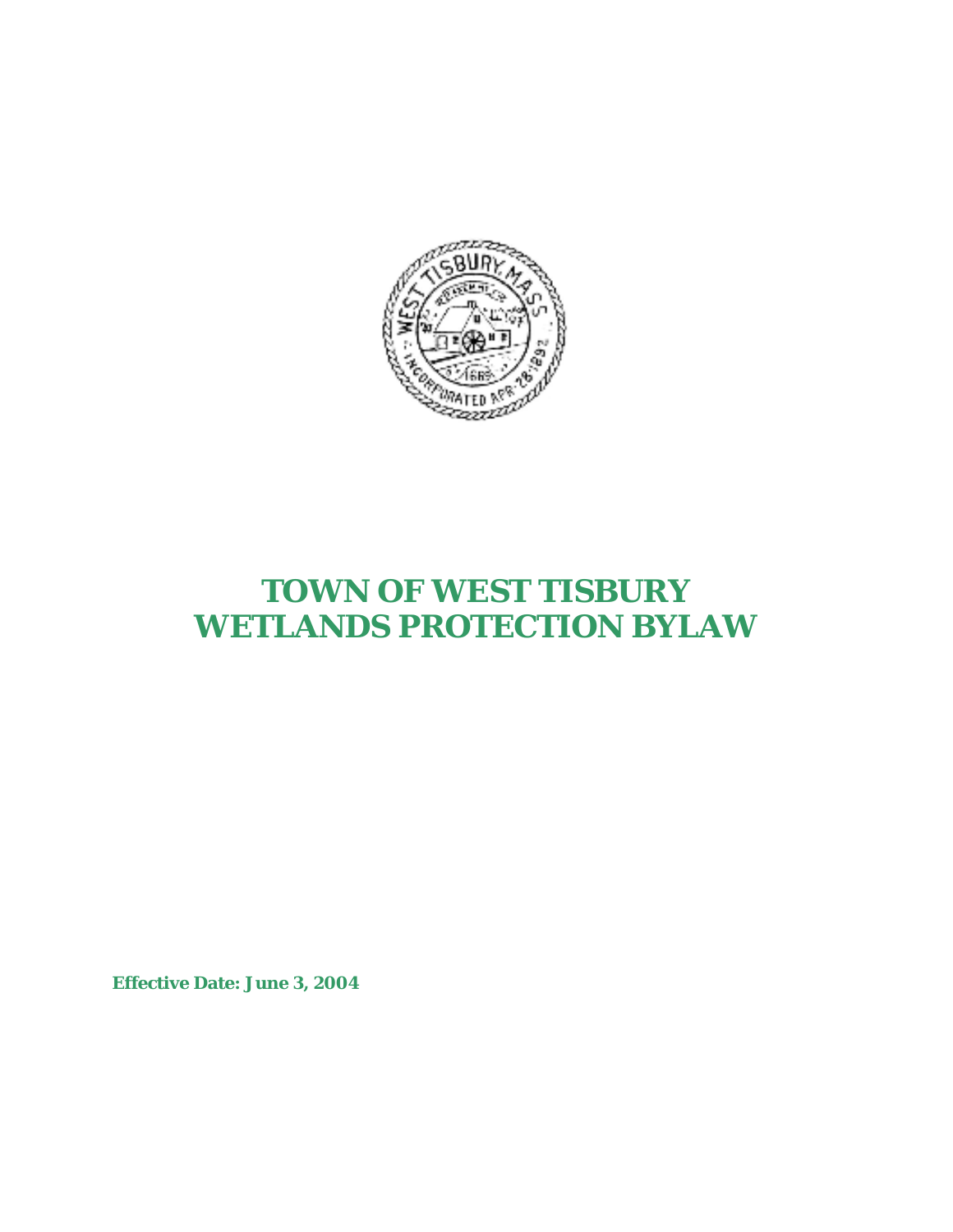# **TABLE OF CONTENTS**

- **I. Purpose**
- **II. Jurisdiction**
- **III. Exemptions and Exceptions**
- **IV. Applications for Permits and Requests for Determination**
- **V. Notice and Hearings**
- **VI. Determinations, Permits and Conditions**
- **A. Determinations**
- **B. Permits**
- **C. Conditions**
- **D. Term**
- **E. Violations**
- **F. Recording**
- **VII. Regulations**
- **VIII. Definitions**
- **IX. Security**
- **X. Enforcement**
- **XI. Burden of Proof**
- **XII. Appeals**
- **XIII. Relation to the Wetlands Protection Act**
- **XIV. Severability**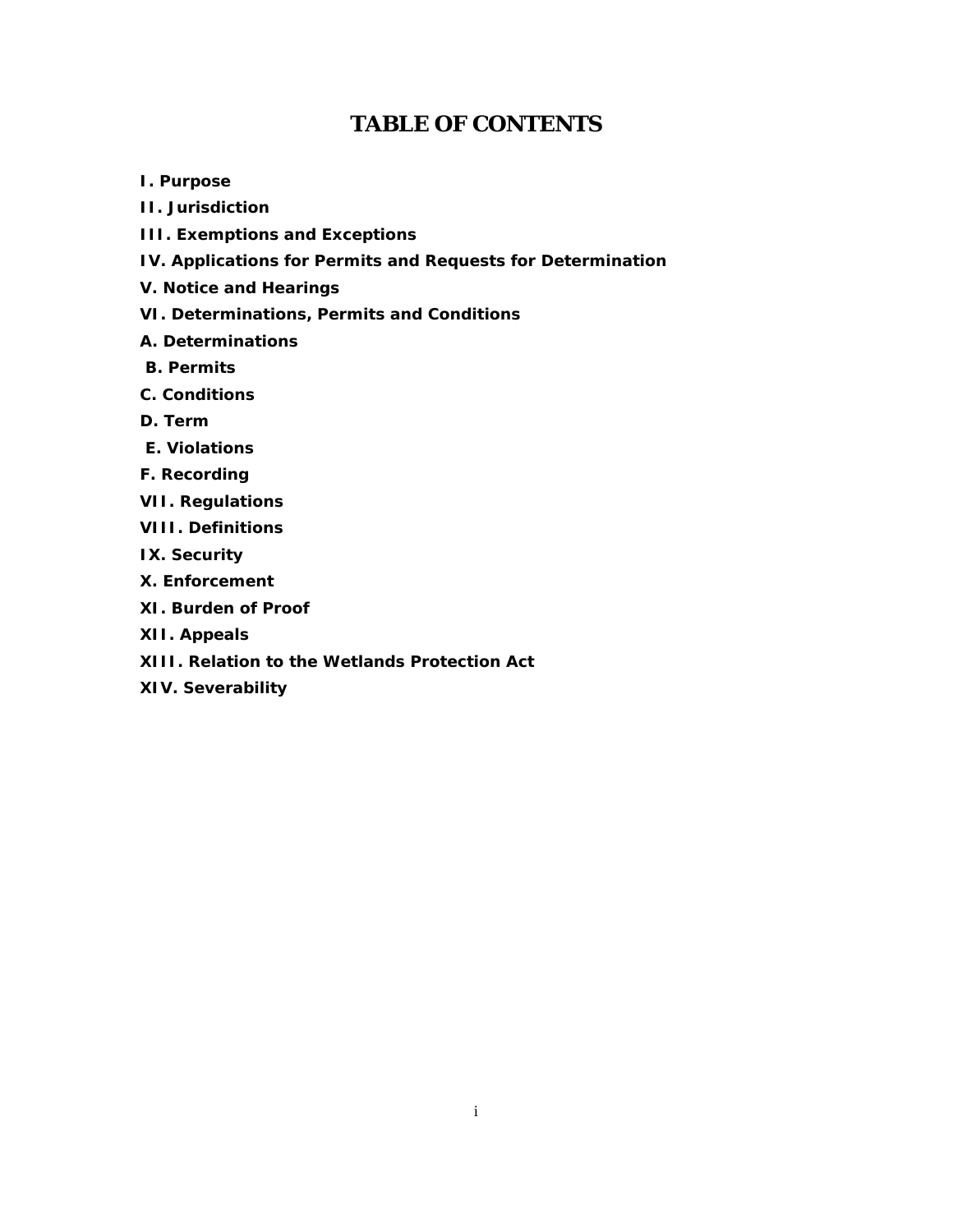# **West Tisbury Wetlands Protection Bylaw**

# **I. Purpose**

The purpose of this bylaw is to protect the wetlands, water resources and adjoining land areas in the Town of West Tisbury by prior review and regulation of activities deemed by the Conservation Commission (the "Commission") likely to have a significant or cumulative effect upon public or private water supply, groundwater, flood control, erosion and sedimentation control, storm damage prevention including coastal storm flowage, water quality, prevention of water pollution, fisheries, shellfisheries, wildlife habitat, rare species habitat, agriculture, and aquaculture (collectively, the "resource values protected by this bylaw").

# **II. Jurisdiction**

Except as permitted by the Commission or as provided in this bylaw, no person shall commence to remove, fill, dredge, build upon, degrade, discharge into, or otherwise alter the following resource areas: any freshwater or coastal wetlands; marshes; wet meadows; bogs; swamps; vernal pool habitat; banks; lakes; ponds with a surface area of at least 2,500 square feet; rivers; streams; creeks; beaches; dunes; estuaries; the ocean; lands under water bodies; lands subject to flooding or inundation by groundwater or surface water; lands subject to tidal action, coastal storm flowage, or flooding; land within 100 feet of the aforesaid resource areas (the "Buffer Zone"); lands within 200 feet of perennial streams or rivers (the "Riverfront Area"); bordering land subject to flooding; or isolated land subject to flooding. Collectively these are the resource areas protected by this bylaw. Said resource areas shall be protected whether or not they border surface waters or other resource areas.

#### **III. Exemptions and Exceptions**

No application or permit is required for:

A. Certain minor activities in the Buffer Zone or the Riverfront Area provided the activity is not within any other resource area:

- 1. Maintaining and repairing existing buildings and structures provided the footprint remains the same and there is no additional alteration of resource areas;
- 2. Maintaining and repairing existing roads (excluding bridges and culverts), provided there is no additional alteration of resource areas;
- 3. Maintaining and repairing unpaved pedestrian walkways for private use, provided there is no additional alteration of resource areas;
- 4. Maintaining and repairing stonewalls and existing fencing, provided it will not constitute a new barrier to wildlife movement, and there is no additional alteration of resource areas;
- 5. Planting of native species of trees, shrubs, or groundcover, but excluding turf lawns;
- 6. Mowing of existing lawns, brush cutting existing meadows, and normal maintenance of trees and shrubs.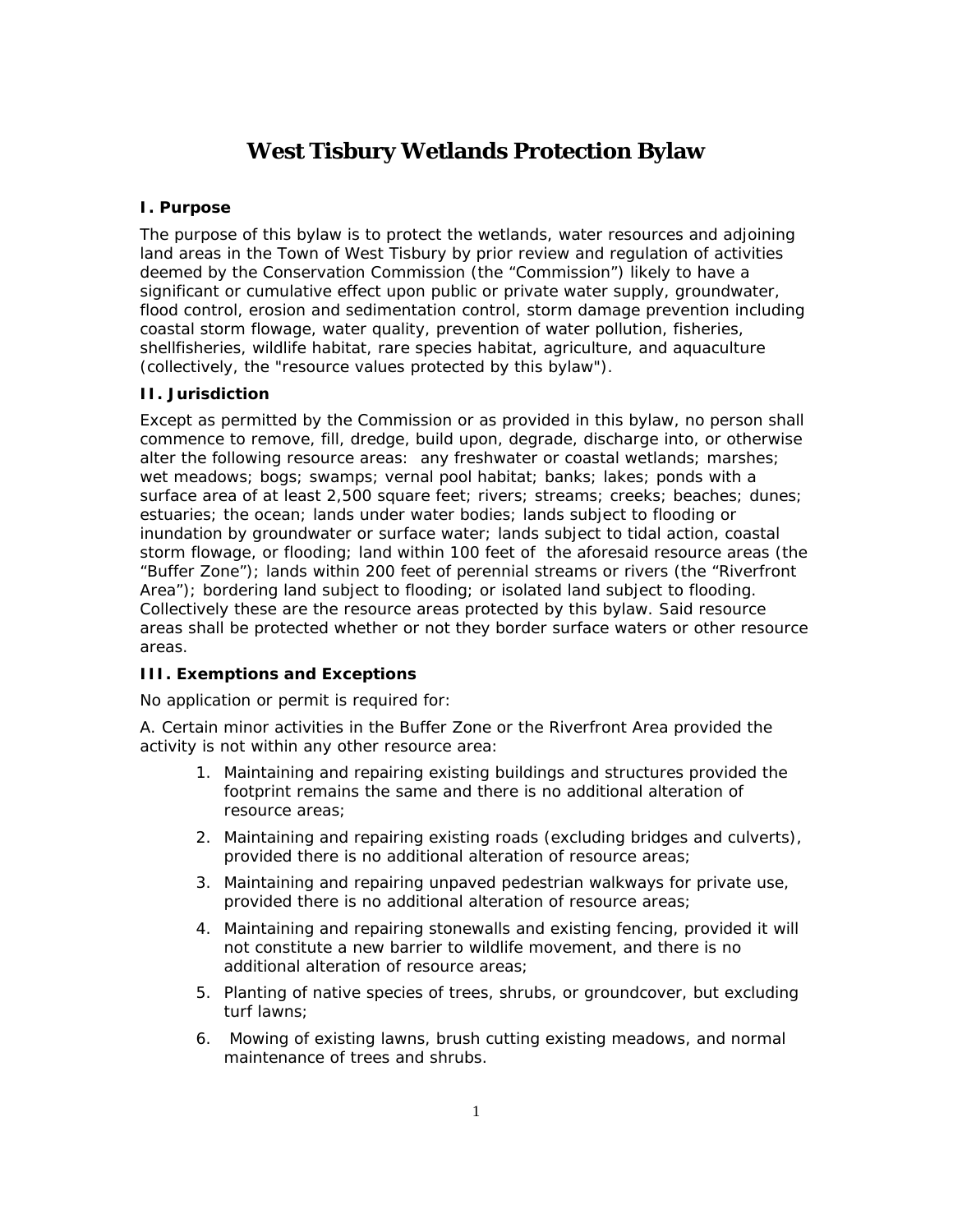B. Work performed for normal maintenance or improvement of land in agricultural use as defined by the Wetlands Protection Act Regulations at 310 CMR 10.00;

C. Maintaining, repairing, or replacing, but not substantially changing or enlarging, an existing and lawfully located structure or facility used in the service of the public to provide electric, gas, water, sewer, telephone, telegraph, or other telecommunication services, provided that written notice has been given to the Commission prior to commencement of work, and provided that the work conforms to any performance standards and design specifications in regulations adopted by the Commission;

 D. Emergency projects necessary for the protection of the health and safety of the public, provided that the work is to be performed by or has been ordered to be performed by an agency of the Commonwealth or a political subdivision thereof; provided that advance notice, oral or written, has been given to the Commission prior to commencement of work or within one (1) working day after commencement; provided that the Commission or its agent certifies the work as an emergency project; provided that the work is performed only for the time and place certified by the Commission for the limited purposes necessary to abate the emergency; and provided that within 21 days of commencement of an emergency project a permit application shall be filed with the Commission for review as provided by this bylaw. Upon failure to meet these and other requirements of the Commission, the Commission may, after notice and a public hearing, revoke or modify an emergency project approval and order restoration and mitigation measures.

Other than stated in this section, the exemptions and exceptions provided in the Wetlands Protection Act (G.L. Ch. 131 §40) and Regulations (310 CMR 10.00) shall not apply under this bylaw.

# **IV. Applications for Permits and Requests for Determination**

Written application shall be filed with the Commission to perform activities subject to this bylaw. The permit application shall include such information and plans as are deemed necessary by the Commission to describe proposed activities and their effects on the resource area protected by this bylaw. No activities shall commence without receiving and complying with a permit issued pursuant to this bylaw.

Any person desiring to know whether or not a proposed activity or an area is subject to this bylaw may in writing request a determination from the Commission. The Commission shall accept a Request For Determination of Applicability ("RFD") under the Wetlands Protection Act, as amended, as a request under this bylaw. The RFD shall contain information and plans specified by the regulations of the Commission.

 The Commission shall accept as the application and plans under this bylaw the Notice of Intent ("NOI") and plans filed under the Wetlands Protection Act (G.L. Ch. 131 §40), as amended, together with such other information and plans as is required by this bylaw and regulations issued hereunder.

Any person desiring to certify, for purposes of this bylaw, the limits of resource areas on a site may file a request for wetland delineation. This application shall include such information and plans as are deemed necessary by the Commission to describe and define the wetland resource areas. The Commission shall accept a Notice of Resource Area Delineation ("ANORAD") under the Wetlands Protection Act as a similar request under this bylaw.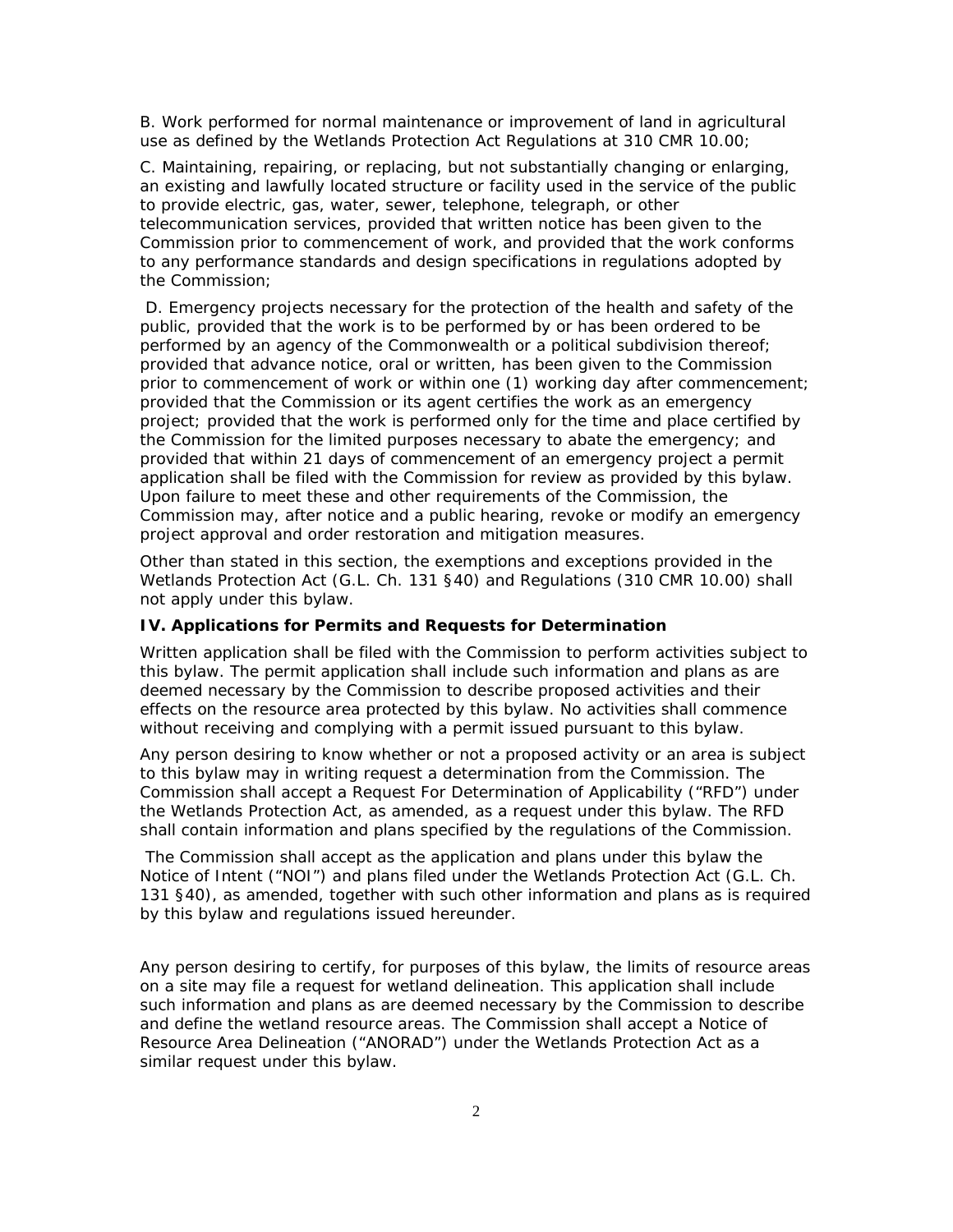At the time of an application request, the applicant shall pay a filing fee specified in regulations of the Commission. This fee is in addition to that required by the Wetlands Protection Act. The Commission, upon written request, may waive the filing fee for an application or request filed by a government agency.

As provided by G.L. Ch. 44 § 53G, the Commission may impose reasonable fees for the employment of outside consultants, engaged by the Commission, for specific expert services deemed necessary by the Commission to come to a final decision on an application submitted to the Commission pursuant to the requirements of the Wetlands Protection Act (G.L. Ch. 131 § 40), the West Tisbury non-zoning wetlands bylaw, Commission Act (G.L. Ch. 40 § 8C), or any other state or municipal statute, bylaw or regulation, as they may be amended or enacted from time to time.

Funds received by the Commission pursuant to these rules shall be deposited with the town treasurer who shall establish a special account for this purpose. Expenditures from this special account may be made at the direction of the Commission without further appropriation as provided in G.L. Ch. 44 §53G. Expenditures from this account shall be made only in connection with the review of a specific project or projects for which a consultant fee has been collected from the applicant.

Specific consultant services may include but are not limited to resource area survey and delineation, analysis of resource area values, hydrogeologic and drainage analysis, impacts on municipal conservation lands, and environmental or land use law. The consultant shall be chosen by, and report only to, the Commission and/or its Administrator.

The Commission shall give written notice to the applicant of the selection of an outside consultant, which notice shall state the identity of the consultant, the amount of the fee to be charged to the applicant, and a request for payment of said fee in its entirety. Such notice shall be deemed to have been given on the date it is postmarked or hand delivered. No such costs or expenses shall be incurred by the applicant if the application or request is withdrawn within five days of the date notice is given. The fee shall be received in its entirety prior to the initiation of consulting services. The Commission may request additional consultant fees if necessary review requires a larger expenditure than originally anticipated or new information requires additional consultant services. Failure by the applicant to pay the consultant fee specified by the Commission within ten (10) business days of the request for payment shall be cause for the Commission to determine that the application is administratively incomplete (except in the case of an appeal). The Commission shall state such in a letter to the applicant, copied to the DEP. No additional review or action shall be taken on the permit request until the applicant has paid the requested fee.

The applicant may appeal the selection of the outside consultant to the Board of Selectmen, who may disqualify the outside consultant selected only on the grounds that the consultant has a conflict of interest or does not possess the minimum required qualifications. The minimum qualifications shall consist of either an educational degree or three or more years of practice in the field at issue or a related field. Such an appeal must be in writing and received by the Board of Selectmen and a copy received by the Commission, so as to be received within ten (10) days of the date consultant fees were requested by the Commission. The required time limits for action upon the application shall be extended by the duration of the administrative appeal.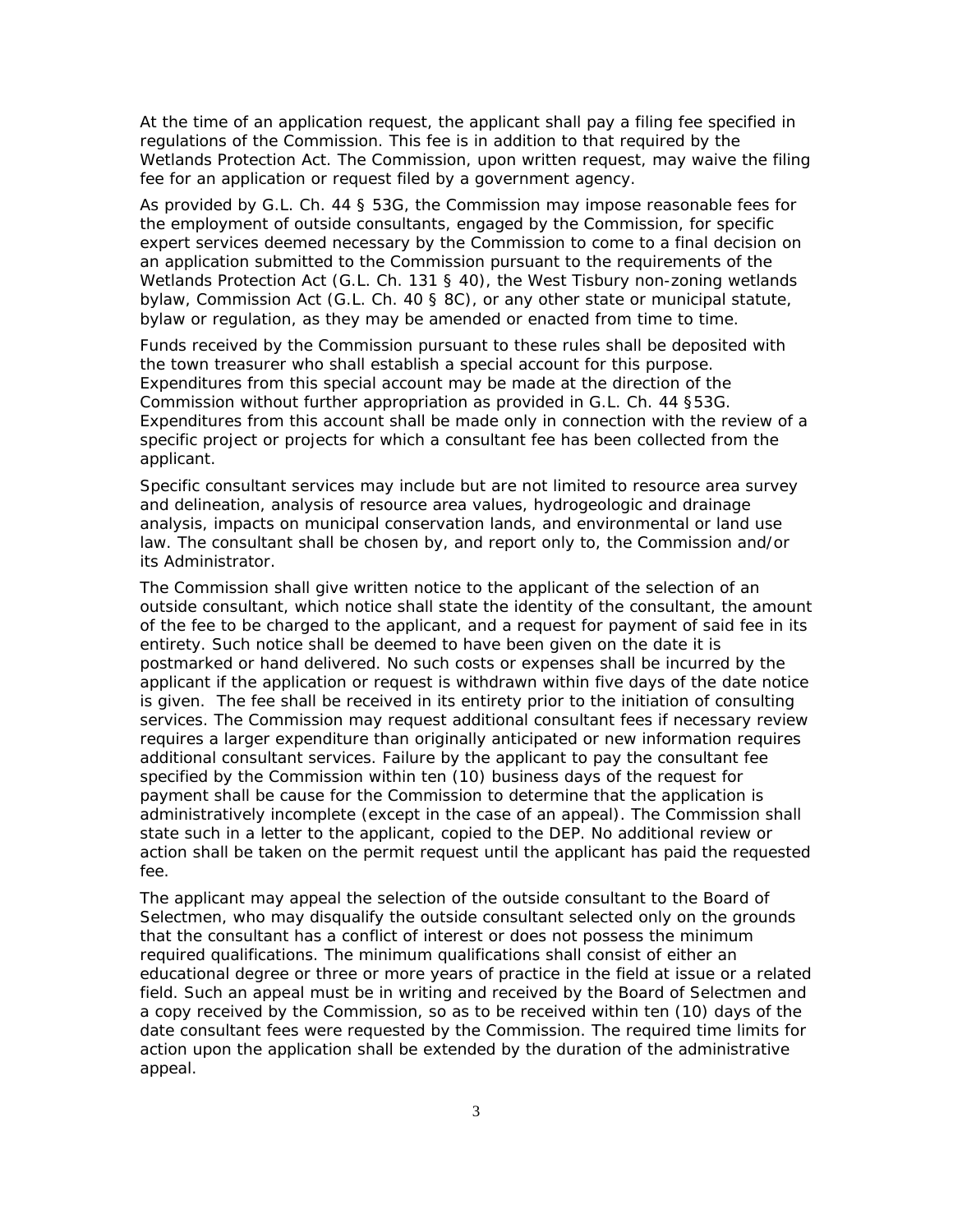The Commission may waive the filing fee, consultant fee, and costs and expenses for a permit or other application filed by the Town of West Tisbury.

# **V. Notice and Hearings**

With the exception of an RFD, any person filing a permit or other application with the Commission at the same time shall give written notice thereof, by certified mail (return receipt requested) or hand delivery, to all abutters at their mailing addresses shown on the most recent records of the Assessors Office, including owners of land directly opposite on any public or private street or way, within 300 feet of the property line of the applicant, including any in another municipality or across a body of water. The notice to abutters shall have enclosed a copy of the application, with plans, or shall state where copies may be examined and obtained by abutters and other members of the public. An affidavit of the person providing such notice, with a copy of the notice mailed or delivered, shall be filed with the Commission. When a person requesting a determination is other than the owner, the Applicant shall send a copy of the request, the notice of the hearing, and the determination itself to the owner.

When the content of the application requires referral to the Martha's Vineyard Commission ("MVC") for review as a Development of Regional Impact ("DRI") pursuant to G.L. Ch.831, the applicant will be provided with written notice of such referral. In the event of such referral, issuance by the Commission of its determination or permit will be held in abeyance, and any time requirements associated with such issuance will be tolled until the Commission is directed by the MVC to complete its review.

The Commission shall conduct a public hearing on any application and a public meeting on the RFD, with notice given at the expense of the applicant, at least five working days prior to the hearing, in a newspaper of general circulation in West Tisbury.

The Commission shall have authority to continue the hearing to a date announced at the hearing, for reasons stated at the hearing, which may include receipt of additional information and plans required of the applicant deemed necessary by the Commission. In the event the applicant objects to a continuance or postponement, the hearing shall be closed and the Commission shall take action on such information as is available.

The Commission shall issue its permit or determination in writing within 21 days of the close of the public hearing thereon unless the applicant authorizes an extension in writing.

The Commission may combine its hearing under this bylaw with the hearing conducted under the Wetlands Protection Act (G.L. Ch.131 §40) and Regulations (310 CMR 10.00).

#### **VI. Determinations, Permits and Conditions**

#### A. Determinations

 If, in response to an RFD, the Commission determines that the activities that are the subject of the application are within the area described in Section II and that such activities will alter the resource area, the applicant must then apply for a permit for such activities.

#### B. Permits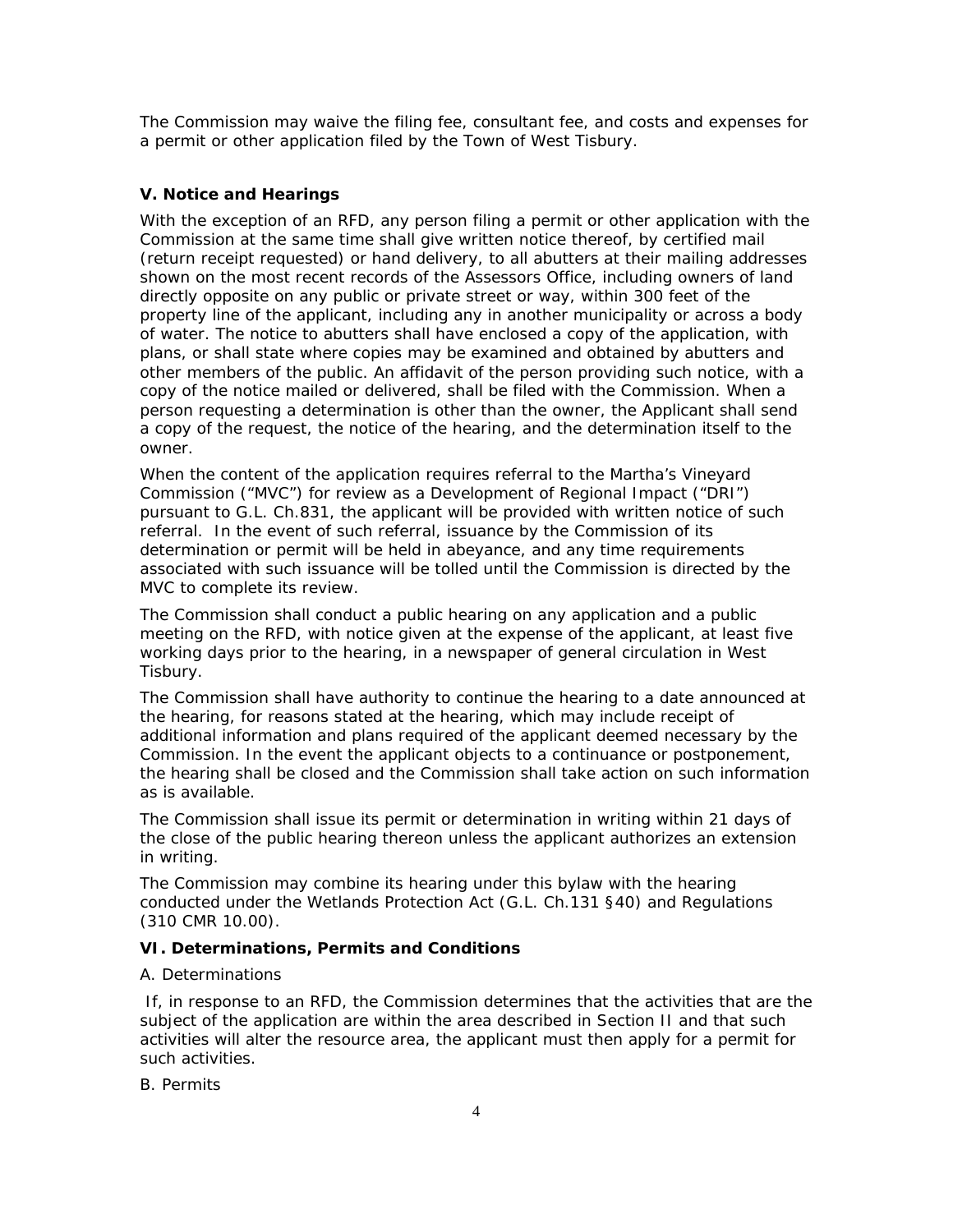If the Commission, after a public hearing, determines that the activities, which are the subject of the application, are likely to have a significant impact or cumulative effect upon the values protected by this bylaw, the Commission, within 21 days of the close of the hearing, shall issue or deny a permit for the activities requested. If it issues a permit, the Commission shall impose conditions that the Commission deems necessary or desirable to protect those values, and all activities shall be done in accordance with those conditions. The Commission shall take into account the cumulative adverse effects of loss, degradation, isolation and replication of protected resource areas throughout the community and the watershed, resulting from past activities, permitted and exempt, and clearly foreseeable future activities.

Where no conditions are adequate to protect those resource values, the Commission is empowered to deny a permit for failure to meet the requirements of this bylaw. It may also deny a permit: for failure to submit necessary information and plans requested by the Commission; for failure to meet the design specifications, performance standards and other requirements in regulations of the Commission; or for failure to avoid or prevent unacceptable significant or cumulative effects upon the resource area values protected by this bylaw. Due consideration shall be given to any demonstrated hardship on the applicant by reason of denial, as presented at the public hearing.

#### C. Conditions

1. Preamble. Land within any resource area is presumed important to the protection of resource areas because activities undertaken within this area have a high likelihood of adverse impact upon the wetland or other resource, either immediately, as a consequence of construction, or over time, as a consequence of daily operation or existence of the activities. These adverse impacts from construction and use can include, without limitation, erosion, siltation, loss of groundwater recharge, poor water quality, and degradation of wildlife habitat.

2. Performance Standards. The Commission may therefore establish performance standards for protection of such lands including, without limitation, strips of continuous, undisturbed vegetative cover within the resource area, or other form of work limit or setback to buildings, roads, landscaping and other features, unless the applicant convinces the Commission that the area or part of it may be disturbed without harm to the values protected by the bylaw. The specific size and type of protected area may be established by regulations of the Commission, including but not limited to "no-build" setbacks with limitations on landscaping and other manipulation, and "no-disturbance" areas where no disruption at all is allowed during or after the work.

a. In the review of work within a resource area no permit issued hereunder shall authorize any activities unless the applicant, in addition to meeting the otherwise applicable requirements of this bylaw, has proved by a preponderance of the evidence that (1) there is no practicable alternative to the proposed project with less adverse effects, and that (2) such activities, including proposed mitigation measures, will have no significant adverse impact on the areas or values protected by this bylaw. The Commission shall regard as practicable an alternative that is reasonably available and can be accomplished after taking into consideration the proposed property use, overall project purpose (e.g., residential, institutional, commercial or industrial purpose), logistics, existing technology, costs of the alternatives, and overall project costs.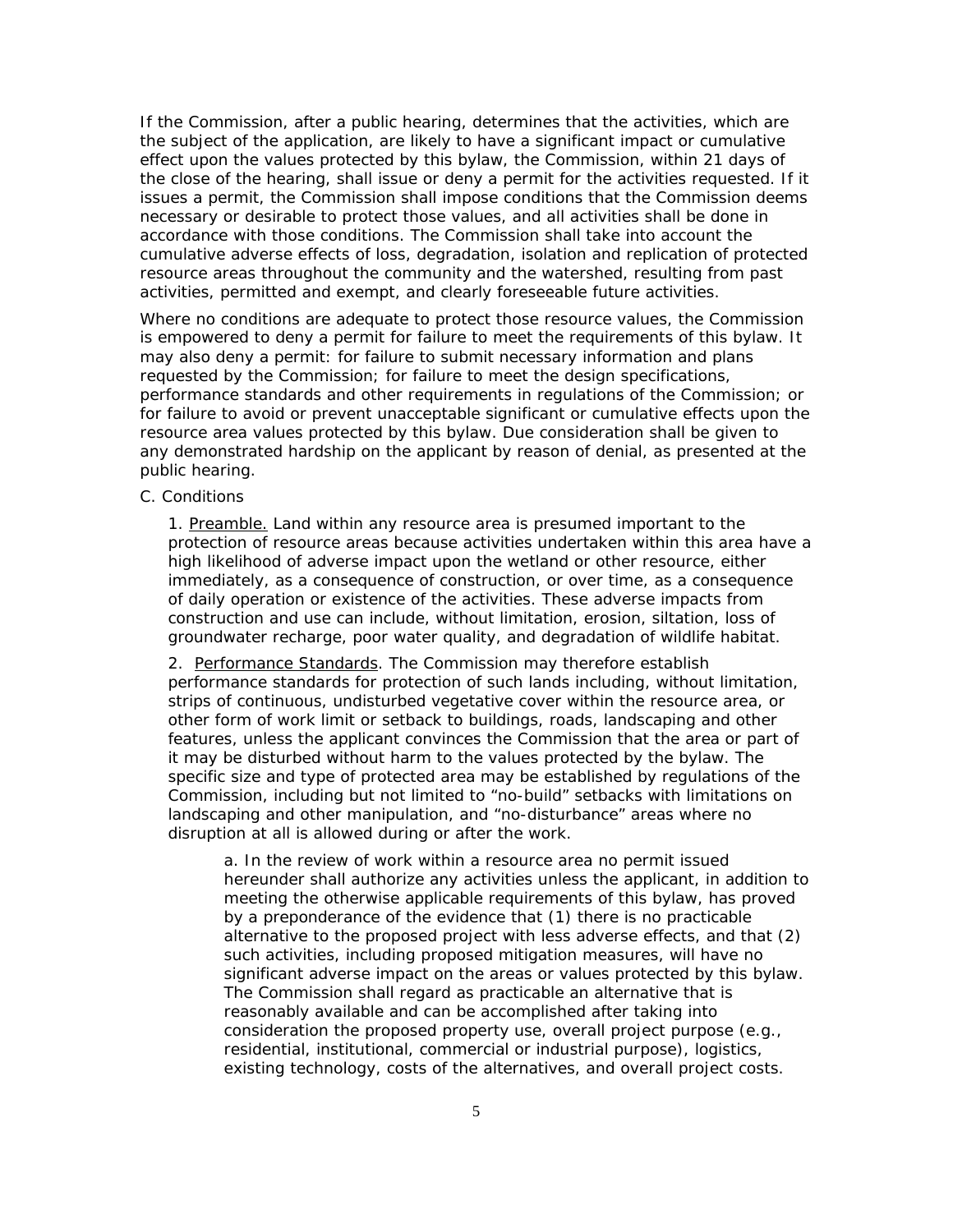b. To prevent wetlands loss, the Commission shall require applicants to avoid wetlands alteration wherever feasible; shall minimize wetlands alteration; and, where alteration is unavoidable, shall require appropriate mitigation. The Commission may authorize or require replication of wetlands as a form of mitigation, but only with adequate security, professional design and monitoring to assure success.

c. The Commission shall presume that all areas meeting the definition of "vernal pool habitat" under §VIII of this bylaw, including the adjacent area, perform essential habitat functions. This presumption may be overcome only by the presentation of credible evidence, which, in the judgment of the Commission, demonstrates that the basin or depression does not provide essential habitat functions. Any formal evaluation must be performed by an individual meeting the qualifications under the wildlife habitat section of the Wetlands Protection Act Regulations.

#### D. Term

 A permit shall expire three years from the date of issuance. Notwithstanding the above, the Commission may issue a permit expiring five years from the date of issuance for recurring or continuous maintenance work, provided that annual notification of time and location of work is given to the Commission. Any permit may be renewed once for an additional one-year period, provided that a request for a renewal is received in writing by the Commission prior to expiration.

#### E. Violations

If an applicant violates any condition of a permit or determination the Commission may revoke such permit, determination or other decision issued under this bylaw after public notice and public hearing, and notice to the holder of the permit or other decision. The Commission may issue amendments to permits or determinations for good cause shown.

#### F. Recording

No work proposed in any application shall be undertaken until the permit issued by the Commission with respect to such work has been recorded in the Dukes County Registry of Deeds or, if the land affected is registered land, in the registry section of the Land Court for the district wherein the land lies, and until the holder of the permit submits proof of recording and the recording information to the Commission.

#### **VII. Regulations**

After public notice and public hearing, the Commission shall promulgate rules and regulations to implement the intent of this bylaw. However, failure by the Commission to promulgate such rules and regulations or a legal declaration of their invalidity by a court of law shall not act to suspend or invalidate the bylaw itself.

# **VIII. Definitions**

The following definitions shall apply in the interpretation and implementation of this bylaw.

The term "alter" shall include, without limitation, the following activities when undertaken to, upon, within or affecting resource areas protected by this bylaw:

A. Removal, excavation, or dredging of soil, sand, gravel or aggregate materials of any kind;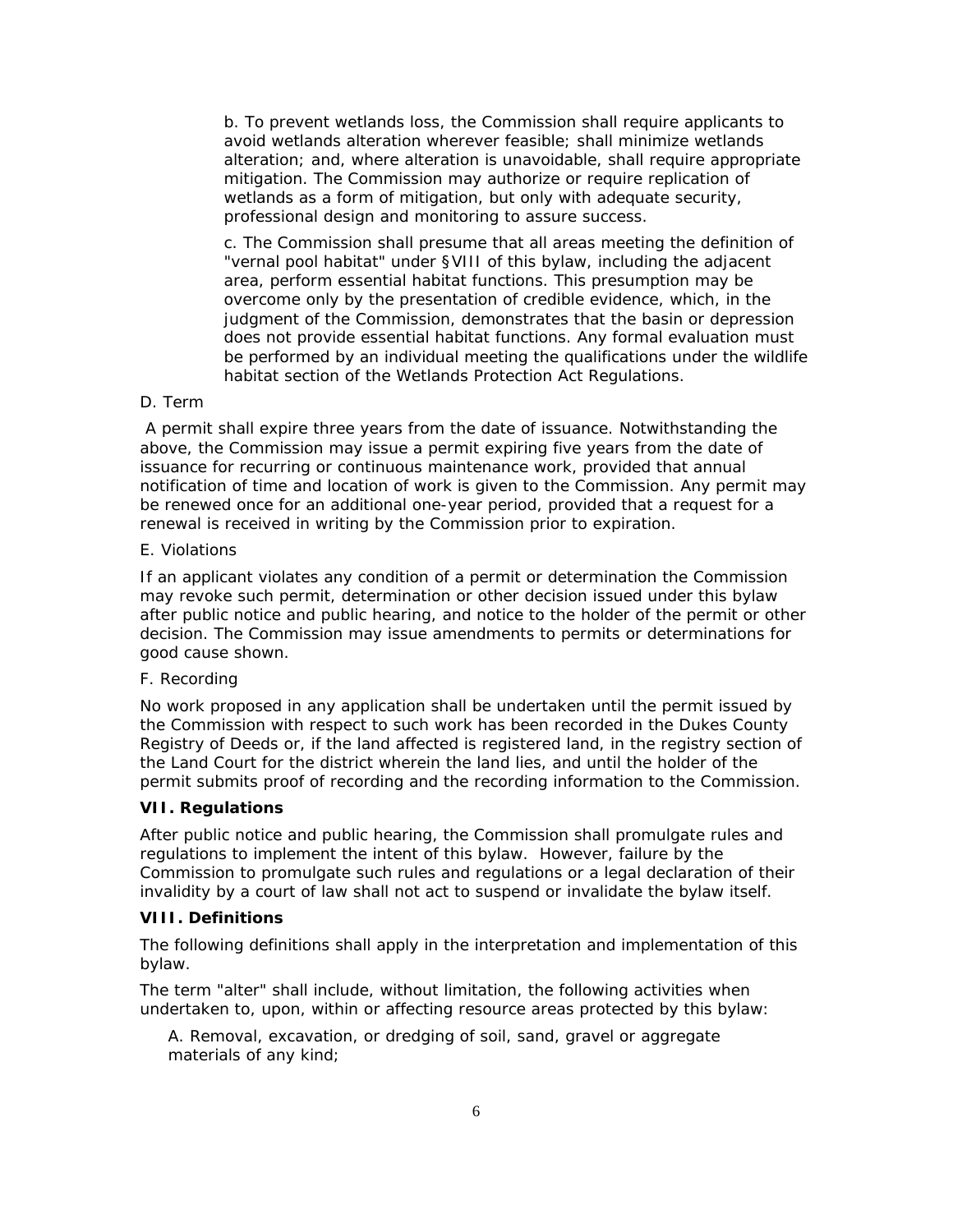B. Changing of preexisting drainage characteristics, flushing characteristics, salinity distribution, sedimentation patterns, flow patterns or flood retention characteristics;

C. Drainage or other disturbance of water level or water table;

D. Dumping, discharging or filling with any material that may degrade water quality;

E. Placing of fill, or removal of material, that would alter elevation;

F. Driving of piles, erection, expansion of buildings or structures of any kind;

G. Placing of obstructions or objects such as docks, boardwalks or floats in water;

H. Destruction of plant life, including cutting or trimming of trees, shrubs and brush (mowing of existing lawns, brush cutting existing meadows, and normal maintenance of trees and shrubs is not considered destruction);

I. Changing temperature, biological oxygen demand, chemical oxygen demand, or other physical, biological or chemical characteristics of any waters;

J. Any activities, changes, or work that pollute in any way any body of water or groundwater;

K. Activities that will have, a significant or cumulative adverse impact on the resource areas protected by this bylaw.

The term "bank" shall include the land area which normally abuts and confines a water body; the lower boundary being the mean annual low flow level, and the upper boundary being the first observable break in the slope or the mean annual flood level, whichever is higher.

The term "person" shall include any individual, group of individuals, association, partnership, corporation, company, business organization, trust, estate, the Commonwealth or political subdivision thereof to the extent subject to town bylaws, administrative agency, public or quasi-public corporation or body, this municipality, and any other legal entity, its legal representatives, agents, or assigns.

The term "pond" means any open body of fresh, brackish or salt water with a surface area of at least 2,500 square feet. Ponds may be either naturally occurring or manmade by impoundment, excavation, or otherwise. Ponds shall contain standing water except for periods of extended drought.

The following man-made bodies of open water shall not be considered ponds:

- (a) Swimming pools or other impervious man-made basins;
- (b) Individual gravel pits or quarries excavated from upland areas unless inactive for five or more consecutive years.

The term "rare species" shall include, without limitation, all vertebrate and invertebrate animal and all plant species listed as endangered, threatened or of special concern by the Massachusetts Division of Fisheries and Wildlife, regardless of whether the site in which they occur has been previously identified by the Division.

The term "stream" means an open body of water, including brooks and creeks, which moves in a definite channel, natural or man-made, in the ground due to a hydraulic gradient, year-round or intermittent. Such bodies of running water that are intermittent (do not flow throughout the year) are streams, except for those that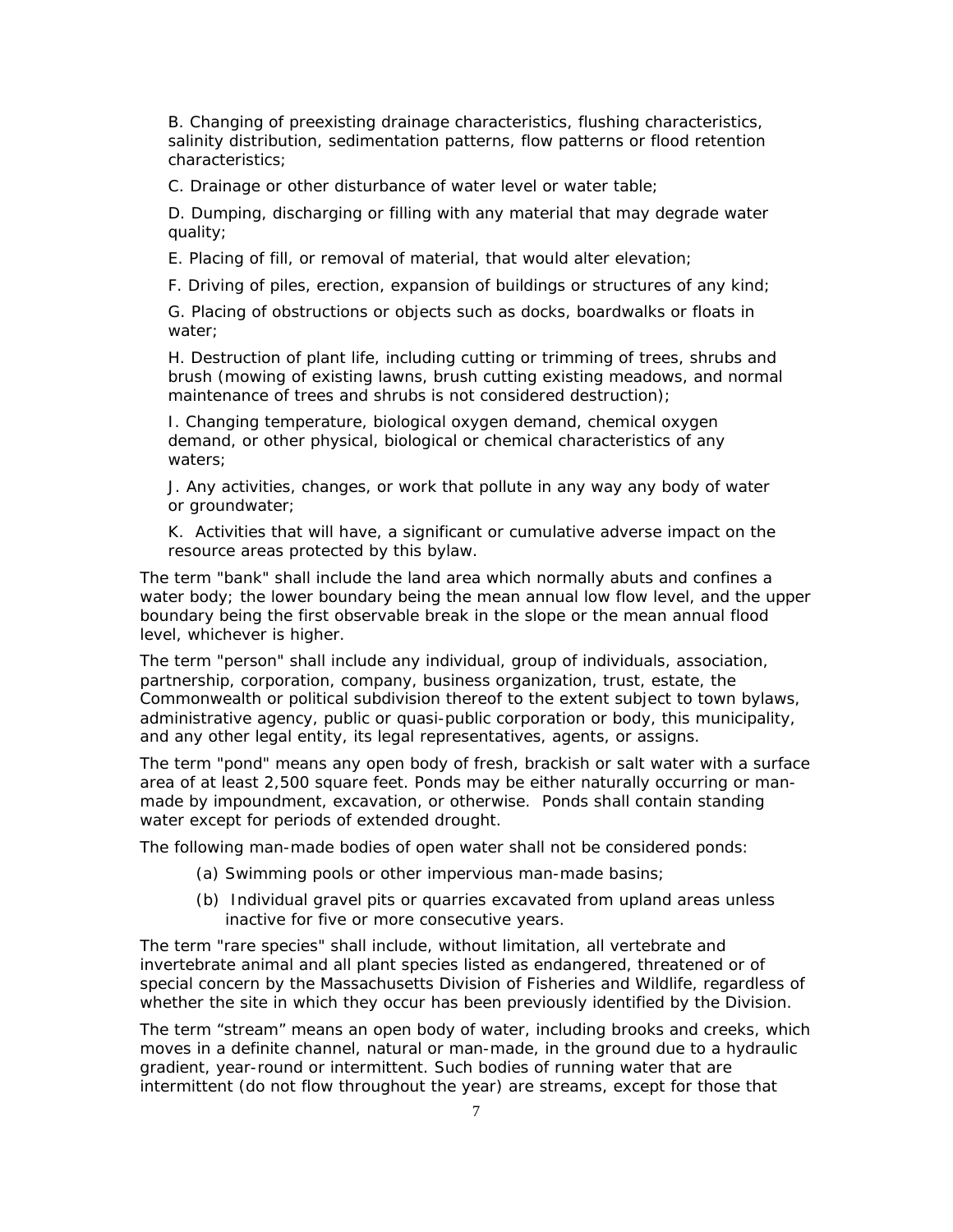serve only to carry the immediate surface runoff from stormwater or snowmelt. A portion of a stream may flow through a culvert or beneath a bridge.

The term "vernal pool habitat" shall include, in addition to definitions found in the regulations under the Wetlands Protection Act, any confined basin or depression not occurring in existing lawns, gardens, landscaped areas or driveways that, at least in most years, holds water for a minimum of two continuous months during the spring and/or summer, is free of adult predatory fish populations, and provides essential breeding and rearing habitat functions for amphibian, reptile or other vernal pool community species, regardless of whether the site has been certified by the Massachusetts Division of Fisheries and Wildlife. This includes the area within 100 feet of the mean annual boundaries of such depressions. Such areas need not lie within other resource areas subject to this bylaw to be protectable hereby. These areas are essential breeding habitat and provide other extremely important wildlife habitat functions during non-breeding seasons particularly for a variety of amphibian species.

Except as otherwise provided in this bylaw or in regulations of the Commission, the definitions of terms and procedures in this bylaw shall be as set forth in the Wetlands Protection Act (G.L. Ch. 131 §40) and Regulations (310 CMR 10.00).

#### **IX. Security**

As part of a permit issued under this bylaw, the Commission may require, in addition to any security required by any other municipal or state board, agency or official, that the performance and observance of the conditions imposed thereunder (including conditions requiring mitigation work) be secured wholly or in part by one or more of the methods described below:

A. By a proper bond or deposit of money or negotiable securities or other undertaking of financial responsibility sufficient, in the opinion of the Commission, to be released in whole or in part upon issuance of a Certificate of Compliance for work performed pursuant to the permit;

B. By accepting a conservation restriction, easement or other covenant enforceable in a court of law, executed and duly recorded by the owner of record, running with the land to the benefit of this municipality whereby the permit conditions shall be performed and observed before any lot may be conveyed other than by mortgage deed. This method shall be used only with the consent of the applicant.

#### **X. Enforcement**

The Commission, its agents, officers, and employees shall have authority to enter upon privately owned land for the purpose of performing their duties under this bylaw and may make or cause to be made such examinations, surveys, or sampling as the Commission deems necessary, subject to the constitutions and laws of the United States and the Commonwealth.

The Commission shall have authority to enforce this bylaw, its regulations, and permits issued thereunder by violation notices, enforcement orders, non-criminal citations under G.L. Ch. 40 §21D, and civil and criminal court actions. Any person who violates provisions of this bylaw may be ordered to restore the property to its original condition and take other action deemed necessary to remedy such violations, or may be fined, or both.